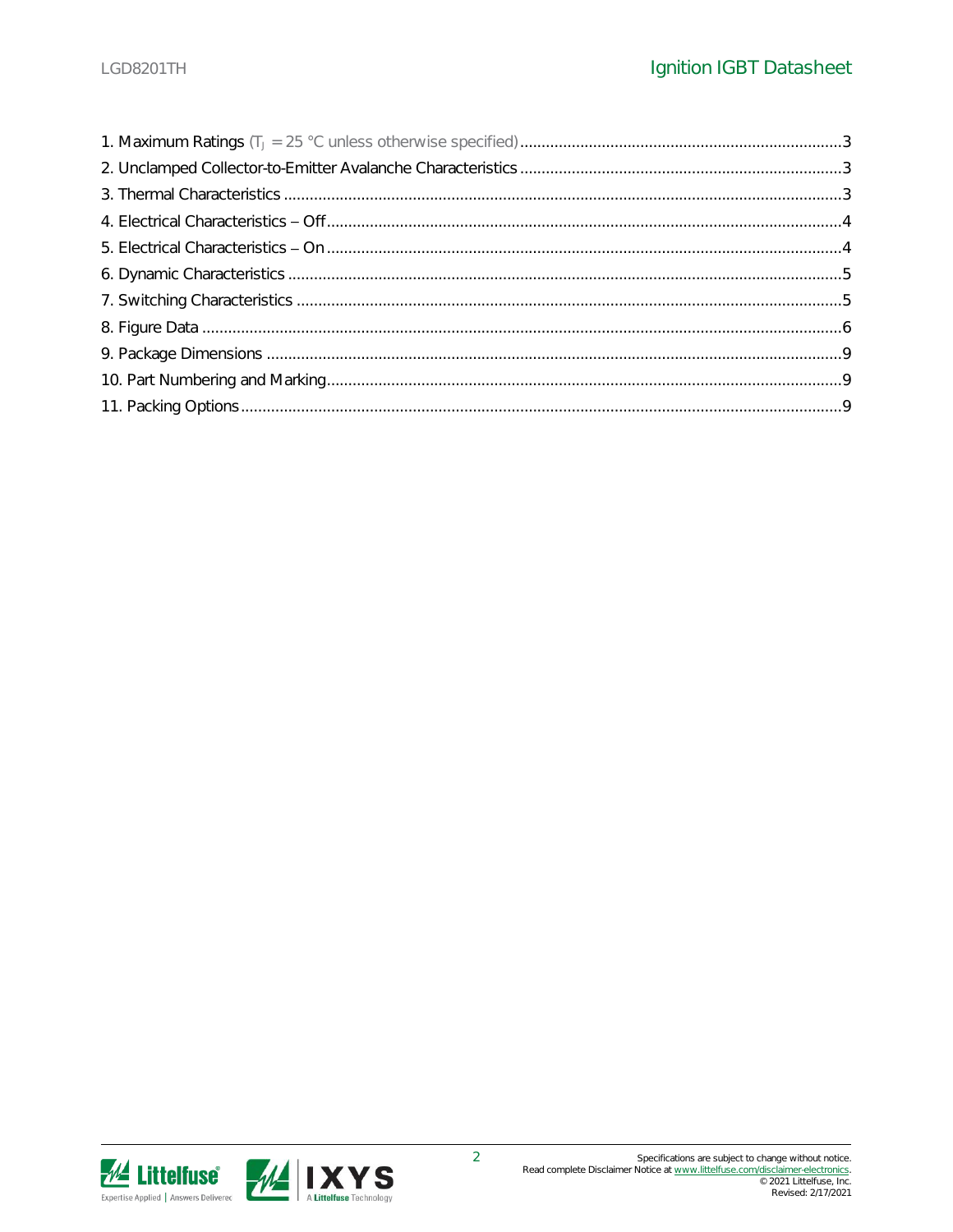#### 1. Maximum Ratings (TJ = 25 °C unless otherwise specified)

| Characteristic                          | Conditions                     | Symbol                    | Value           | Unit         |
|-----------------------------------------|--------------------------------|---------------------------|-----------------|--------------|
| Collector-Emitter Voltage               |                                | <b>V</b> <sub>CES</sub>   | 440             | V            |
| Collector-Gate Voltage                  |                                | $V_{CER}$                 | 440             | V            |
| Gate-Emitter Voltage                    |                                | $V_{GE}$                  | ±15             | $\vee$       |
| Collector Current - Continuous          | $T_c = 25 °C$                  |                           | 20              | $A_{DC}$     |
| Collector Current - Pulsed              |                                | $l_{\rm C}$               | 50              | $A_{AC}$     |
| Continuous Gate Current                 |                                | $\mathsf{I}_{\mathsf{G}}$ | 1.0             | mA           |
| <b>Transient Gate Current</b>           | $t \leq 2$ ms, $f \leq 100$ Hz |                           | 20              | mA           |
| ESD - Charged Device Model              |                                |                           | 2.0             | kV           |
| ESD - Human Body Model                  | $R = 1500 \Omega$ , C = 100 pF | <b>ESD</b>                | 8.0             | kV           |
| <b>FSD - Machine Model</b>              | $R = 0 \Omega$ , $C = 200 pF$  |                           | 500             | V            |
|                                         | $T_c = 25 °C$                  | $P_D$                     | 125             | W            |
| <b>Total Power Dissipation</b>          | Derating for $> 25$ °C         |                           | 0.83            | W/°C         |
| Operating and Storage Temperature Range |                                | $T_J$ , $T_{stq}$         | $-55$ to $+175$ | $^{\circ}$ C |

#### 2. Unclamped Collector-to-Emitter Avalanche Characteristics

| Characteristic                                                                                                                                             | Symbol      | Value | Unit |  |  |
|------------------------------------------------------------------------------------------------------------------------------------------------------------|-------------|-------|------|--|--|
| Single Pulse Collector-to-Emitter Avalanche Energy                                                                                                         |             |       |      |  |  |
| $V_{cc}$ = 50 V, $V_{GE}$ = 5.0 V, $P_kI_k$ = 16.7 A, $R_G$ = 1000 Ω, L = 1.8 mH, Starting T <sub>J</sub> = 25 °C                                          |             | 250   |      |  |  |
| $V_{\text{cc}} = 50$ V, $V_{\text{GE}} = 5.0$ V, $P_{\text{k}}L = 14.9$ A, $R_{\text{G}} = 1000$ $\Omega$ , $L = 1.8$ mH, Starting T <sub>J</sub> = 150 °C | EAS         | 200   | mJ   |  |  |
| $V_{cc}$ = 50 V, V <sub>GE</sub> = 5.0 V, P <sub>kL</sub> = 14.1 A, R <sub>G</sub> = 1000 Ω, L = 1.8 mH, Starting T <sub>J</sub> = 175 °C                  |             | 180   |      |  |  |
| Reverse Avalanche Energy                                                                                                                                   |             |       |      |  |  |
| $V_{\text{CC}}$ = 100 V, $V_{\text{GE}}$ = 20 V, $P_{\text{k}}I_{\text{L}}$ = 25.8 A, L = 6.0 mH, Starting T <sub>J</sub> = 25 °C                          | $E_{AS(R)}$ | 2000  | mJ   |  |  |

#### 3. Thermal Characteristics

| Characteristic                                                                | Symbol           | Value | Unit           |
|-------------------------------------------------------------------------------|------------------|-------|----------------|
| Thermal Resistance, Junction to Case                                          | $R_{\text{AIC}}$ |       | °C/W           |
| Thermal Resistance, Junction to Ambient (DPAK) <sup>1</sup>                   | $R_{\text{AJA}}$ | 95    | °C/W           |
| Maximum Lead Temperature for Soldering Purposes, 1/8" from case for 5 seconds |                  | 275   | $\circ$ $\cap$ |

Footnote 1: When surface mounted to an FR4 board using the minimum recommended pad size

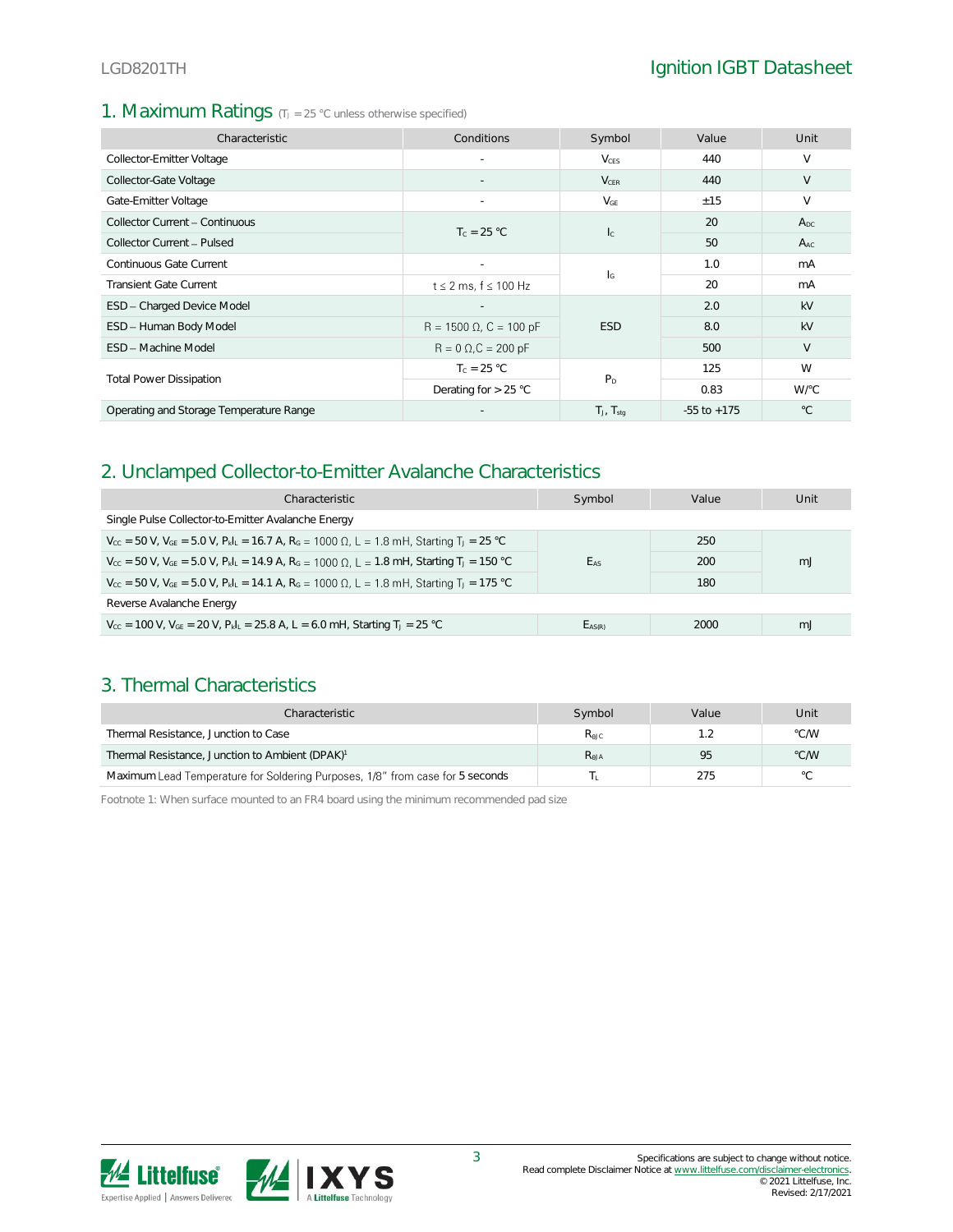## 4. Electrical Characteristics - Off

| Characteristic                               |                         | Conditions                       |                                | Value  |      |                  | Unit      |
|----------------------------------------------|-------------------------|----------------------------------|--------------------------------|--------|------|------------------|-----------|
|                                              | Symbol                  |                                  | Temperature                    | Min    | Typ  | Max              |           |
| Collector-Emitter Clamp Voltage              | <b>BV<sub>CES</sub></b> | $I_c = 2.0$ mA                   | $T_1 = -40$ °C to 175 °C       | 370    | 395  | 420              | $\vee$    |
|                                              |                         | $c = 10$ mA                      |                                | 390    | 415  | 440              |           |
|                                              |                         | $V_{CE} = 15 V$ , $V_{GE} = 0 V$ | $T_1 = 25 °C$                  | $\sim$ | 0.1  | 1.0              |           |
|                                              |                         |                                  | $T_1 = 25 °C$                  | 0.5    | 1.5  | 10               | μA        |
| Zero Gate Voltage Collector Current          | $I_{CES}$               | $V_{CF} = 200$ V, $V_{GF} = 0$ V | $T_1 = 175 °C$                 | 1.0    | 25   | 100 <sup>2</sup> |           |
|                                              |                         |                                  | $T_1 = -40 °C$                 | 0.4    | 0.8  | 5.0              |           |
|                                              | CES(R)                  | $V_{CF} = -24 V$                 | $T_1 = 25 °C$                  | 0.05   | 0.1  | 1.0              | mA        |
| Reverse Collector-Emitter Leakage<br>Current |                         |                                  | $T_J = 175 °C$                 | 1.0    | 5    | 10 <sup>°</sup>  |           |
|                                              |                         |                                  | $T_1 = -40 °C$                 | 0.005  | 0.01 | 0.1              |           |
|                                              |                         |                                  | $T_J = 25 °C$                  | 30     | 35   | 39               |           |
| Reverse Collector-Emitter Clamp<br>Voltage   | BV <sub>CES(R)</sub>    | $c = -75$ mA                     | $T_J = 175 °C$                 | 35     | 39   | $45^{2}$         | $\vee$    |
|                                              |                         |                                  | $T_1 = -40 °C$                 | 30     | 33   | 37               |           |
| Gate-Emitter Clamp Voltage                   | BV <sub>GFS</sub>       | $I_G = \pm 5.0$ mA               | $T_1 = -40$ °C to 175 °C       | 12     | 12.5 | 14               | $\vee$    |
| Gate-Emitter Leakage Current                 | $I_{GES}$               | $V_{GE} = \pm 5.0 V$             | $T_1 = -40$ °C to 175 °C       | 200    | 300  | 350 <sup>2</sup> | μA        |
| Gate Resistor                                | R <sub>G</sub>          |                                  | $T_{\rm J}$ = -40 °C to 175 °C | $\sim$ | 70   | $\sim$           | $\Omega$  |
| Gate-Emitter Resistor                        | R <sub>GE</sub>         |                                  | $T_1 = -40$ °C to 175 °C       | 14.25  | 16   | 25               | $k\Omega$ |

Footnote 2: Maximum value of characteristic across temperature range

#### 5. Electrical Characteristics - On

| Characteristic                                  | Symbol              | Conditions                           | Temperature    | Value |      |                  | Unit        |
|-------------------------------------------------|---------------------|--------------------------------------|----------------|-------|------|------------------|-------------|
|                                                 |                     |                                      |                | Min   | Typ  | Max              |             |
|                                                 |                     |                                      | $T_J = 25 °C$  | 1.5   | 1.8  | 2.1              |             |
| Gate Threshold Voltage                          | V <sub>GE(th)</sub> | $I_c = 1.0$ mA,<br>$V_{GE} = V_{CE}$ | $T_J = 175 °C$ | 0.7   | 1.0  | 1.3              | $\vee$      |
|                                                 |                     |                                      | $T_1 = -40 °C$ | 1.7   | 2.0  | 2.3 <sup>2</sup> |             |
| Threshold Temperature Coefficient<br>(Negative) |                     |                                      |                | 4.0   | 4.6  | 5.2              | mV/°C       |
|                                                 |                     |                                      | $T_J = 25 °C$  | 0.95  | 1.15 | 1.35             |             |
|                                                 |                     | $I_c = 6.5$ A, $V_{GE} = 3.7$ V      | $T_1 = 175 °C$ | 0.7   | 0.95 | 1.15             |             |
|                                                 |                     |                                      | $T_1 = -40 °C$ | 1.0   | 1.3  | 1.4              |             |
|                                                 |                     |                                      | $T_J = 25 °C$  | 0.95  | 1.25 | 1.45             |             |
|                                                 |                     | $I_c = 9.0$ A, $V_{GE} = 3.9$ V      | $T_J = 175 °C$ | 0.8   | 1.05 | 1.25             | $\vee$      |
|                                                 |                     |                                      | $T_1 = -40 °C$ | 1.1   | 1.4  | 1.5              |             |
|                                                 |                     | $I_c = 7.5$ A, $V_{GE} = 4.5$ V      | $T_J = 25 °C$  | 0.85  | 1.15 | 1.4              |             |
|                                                 |                     |                                      | $T_J = 175 °C$ | 0.7   | 0.95 | 1.2              |             |
| Collector-Emitter On-Voltage <sup>3</sup>       | $V_{CE(on)}$        |                                      | $T_1 = -40 °C$ | 1.0   | 1.3  | 1.6 <sup>2</sup> |             |
|                                                 |                     | $I_c = 10$ A, $V_{GE} = 4.5$ V       | $T_1 = 25 °C$  | 1.0   | 1.3  | 1.6              |             |
|                                                 |                     |                                      | $T_J = 175 °C$ | 0.8   | 1.05 | 1.4              |             |
|                                                 |                     |                                      | $T_J = -40 °C$ | 1.1   | 1.4  | 1.7 <sup>2</sup> |             |
|                                                 |                     |                                      | $T_J = 25 °C$  | 1.15  | 1.45 | 1.7              |             |
|                                                 |                     | $I_c = 15$ A, $V_{GE} = 4.5$ V       | $T_J = 175 °C$ | 1.0   | 1.3  | 1.55             |             |
|                                                 |                     |                                      | $T_1 = -40 °C$ | 1.25  | 1.55 | 1.8 <sup>2</sup> |             |
|                                                 |                     |                                      | $T_J = 25 °C$  | 1.3   | 1.6  | 1.9              |             |
|                                                 |                     | $I_c = 20$ A, $V_{GF} = 4.5$ V       | $T_1 = 175 °C$ | 1.2   | 1.5  | 1.8              |             |
|                                                 |                     |                                      | $T_1 = -40 °C$ | 1.4   | 1.75 | 2.0              |             |
| Forward Transconductance                        | qfs                 | $V_{CS} = 5.0 V, I_C = 6.0 A$        | $T_1 = 25 °C$  | 10    | 18   | 25               | <b>Mhos</b> |

Footnote 2: Maximum value of characteristic across temperature range

Footnote 3: Pulse Test: Pulse Width  $\leq 300$  µs, Duty Cycle  $\leq 2\%$ 

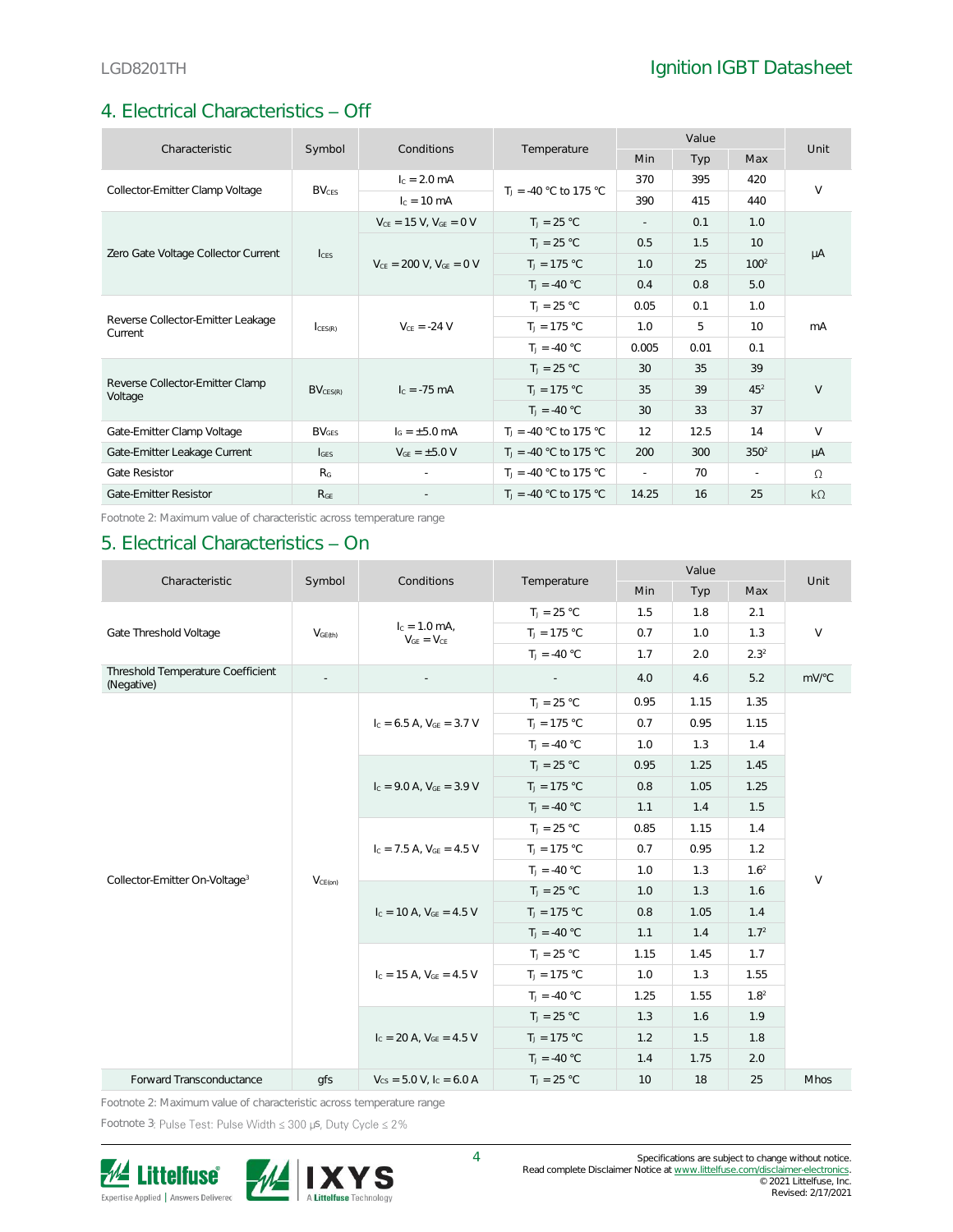## 6. Dynamic Characteristics

| Characteristic              | Symbol<br>Conditions |                                      | Value         |      |      | Unit |    |
|-----------------------------|----------------------|--------------------------------------|---------------|------|------|------|----|
|                             |                      | Temperature                          | Min           | Тур  | Max  |      |    |
| Input Capacitance           | Ciss.                |                                      |               | 1100 | 1300 | 1500 |    |
| Output Capacitance          | $C_{\rm OSS}$        | $V_{\rm CC} = 25 V,$<br>$f = 10$ kHz | $T_1 = 25 °C$ | 70   | 80   | 90   | рF |
| <b>Transfer Capacitance</b> | $C_{\rm RSS}$        |                                      |               | 18   | 20   | 22   |    |

## 7. Switching Characteristics

| Characteristic                  | Symbol              | Conditions                                                                                                    | Temperature    | Value      |      |                 | Unit    |
|---------------------------------|---------------------|---------------------------------------------------------------------------------------------------------------|----------------|------------|------|-----------------|---------|
|                                 |                     |                                                                                                               |                | <b>Min</b> | Typ  | Max             |         |
| Turn-off Delay Time (Resistive) |                     |                                                                                                               | $T_1 = 25 °C$  | 6.0        | 8.0  | 10              |         |
|                                 | $t_{\text{d(off)}}$ | $V_{\text{CC}} = 300 \text{ V}$ , $I_{\text{C}} = 9.0 \text{ A}$ ,<br>$RG = 1.0 k\Omega$ , $RL = 33 \Omega$ , | $T_1 = 175 °C$ | 6.0        | 8.0  | 10 <sup>2</sup> | μs      |
|                                 | $t_f$               | $V_{GE} = 5.0 \Omega$                                                                                         | $T_1 = 25 °C$  | 4.0        | 6.0  | 8.0             |         |
| Fall Time (Resistive)           |                     |                                                                                                               | $T_1 = 175 °C$ | 8.0        | 10.5 | 14              | $\mu s$ |
| Turn-off Delay Time (Inductive) | $t_{\text{d(off)}}$ | $V_{\text{CC}} = 300 \text{ V}$ , I <sub>C</sub> = 9.0 A,                                                     | $T_1 = 25 °C$  | 3.0        | 5.0  | 7.0             | μs      |
|                                 |                     |                                                                                                               | $T_1 = 175 °C$ | 5.0        | 7.0  | 9.0             |         |
|                                 |                     | $RG = 1.0 k\Omega$ , L = 300 µH,<br>$V_{GF} = 5.0 \Omega$                                                     | $T_1 = 25 °C$  | 1.5        | 3.0  | 4.5             |         |
| Fall Time (Inductive)           | $t_f$               |                                                                                                               | $T_1 = 175 °C$ | 5.0        | 7.0  | 10 <sup>°</sup> | $\mu s$ |
|                                 |                     |                                                                                                               | $T_1 = 25 °C$  | 1.0        | 1.5  | 2.0             |         |
| Turn-on Delay Time              | $t_{d(on)}$         | $V_{\text{cc}} = 14 \text{ V}$ , $I_{\text{c}} = 9.0 \text{ A}$ ,                                             | $T_1 = 175 °C$ | 1.0        | 1.5  | 2.0             | μs      |
| <b>Rise Time</b>                |                     | $R_G = 1.0 \text{ k}\Omega$ , $R_L = 1.5 \Omega$ ,<br>$V_{GF} = 5.0 V$                                        | $T_1 = 25 °C$  | 4.0        | 6.0  | 8.0             |         |
|                                 | $t_{r}$             |                                                                                                               | $T_1 = 175 °C$ | 3.0        | 5.0  | 7.0             | $\mu s$ |

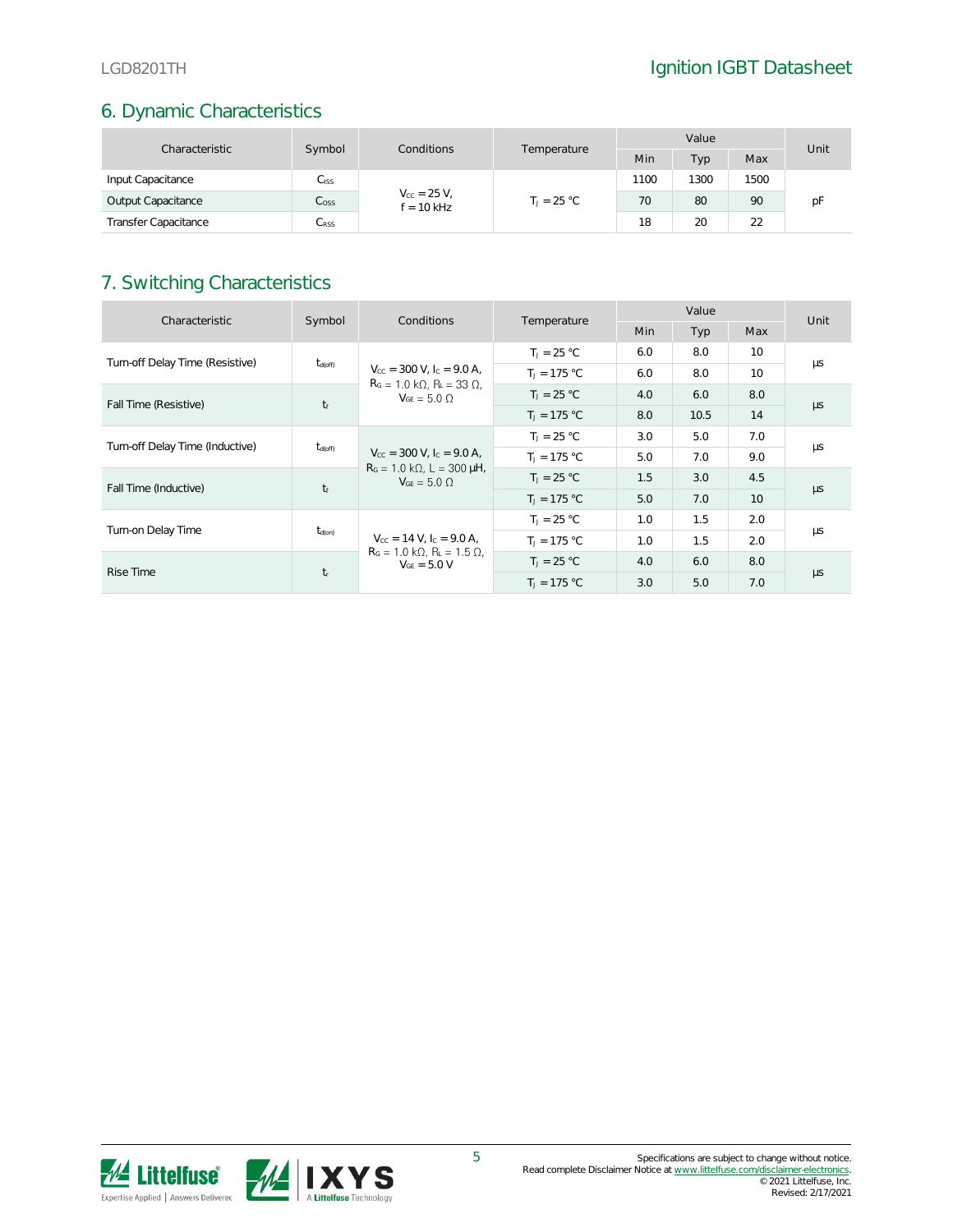$V_{CC}$  = 14 V<br>  $V_{GE}$  = 5.0 V<br>  $R_G$  = 1000 !

## 8. Figure Data

Figure 1. Self-Clamped Inductive Switching









Avalanche Current, IA (A) Avalanche Current, IA 5  $10 mH$ 0 -50 -25 0 25 50 75 100 125 150 175 Junction Temperature, T」 (°C) Figure 3. Collector-Emitter Voltage vs. Junction Temperature Figure 4. Output Characteristics (T<sub>J</sub> = 175 °C) 60

10

15

20

25

 $\mathfrak{S}$ 

30







Figure 2. Open Secondary Avalanche Current vs. Temperature

 $L = 1.8$  mH

 $= 3.0 \text{ mH}$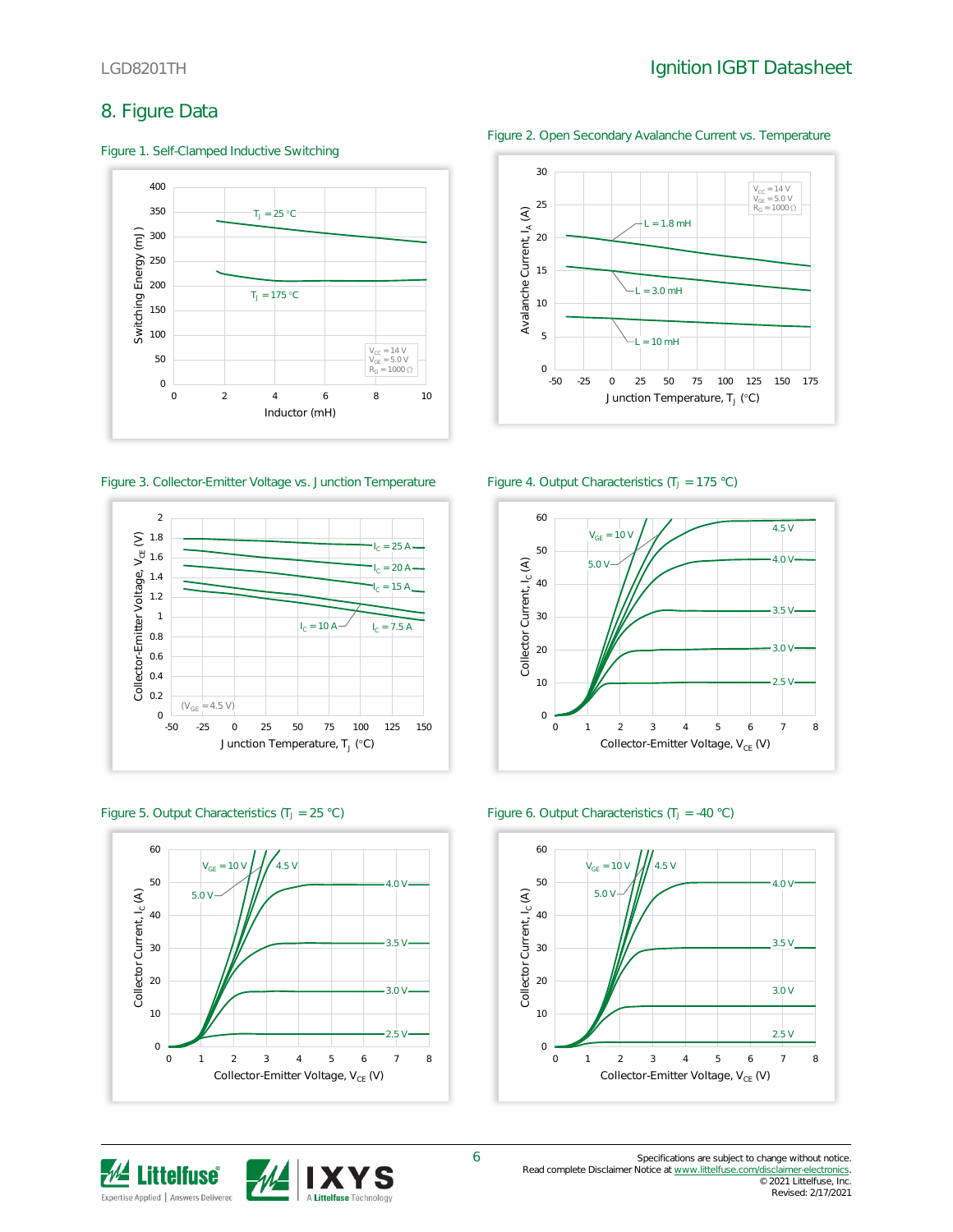## LGD8201TH **Ignition IGBT** Datasheet



Figure 9. Gate Threshold Voltage vs. Temperature Figure 10. Capacitance Variance





Figure 7. Transfer Characteristics Figure 8. Collector-Emitter Leakage Current vs. Temperature





Figure 11. Resistive Switching Fall Time vs. Temperature Figure 12. Inductive Switching Fall Time vs. Temperature



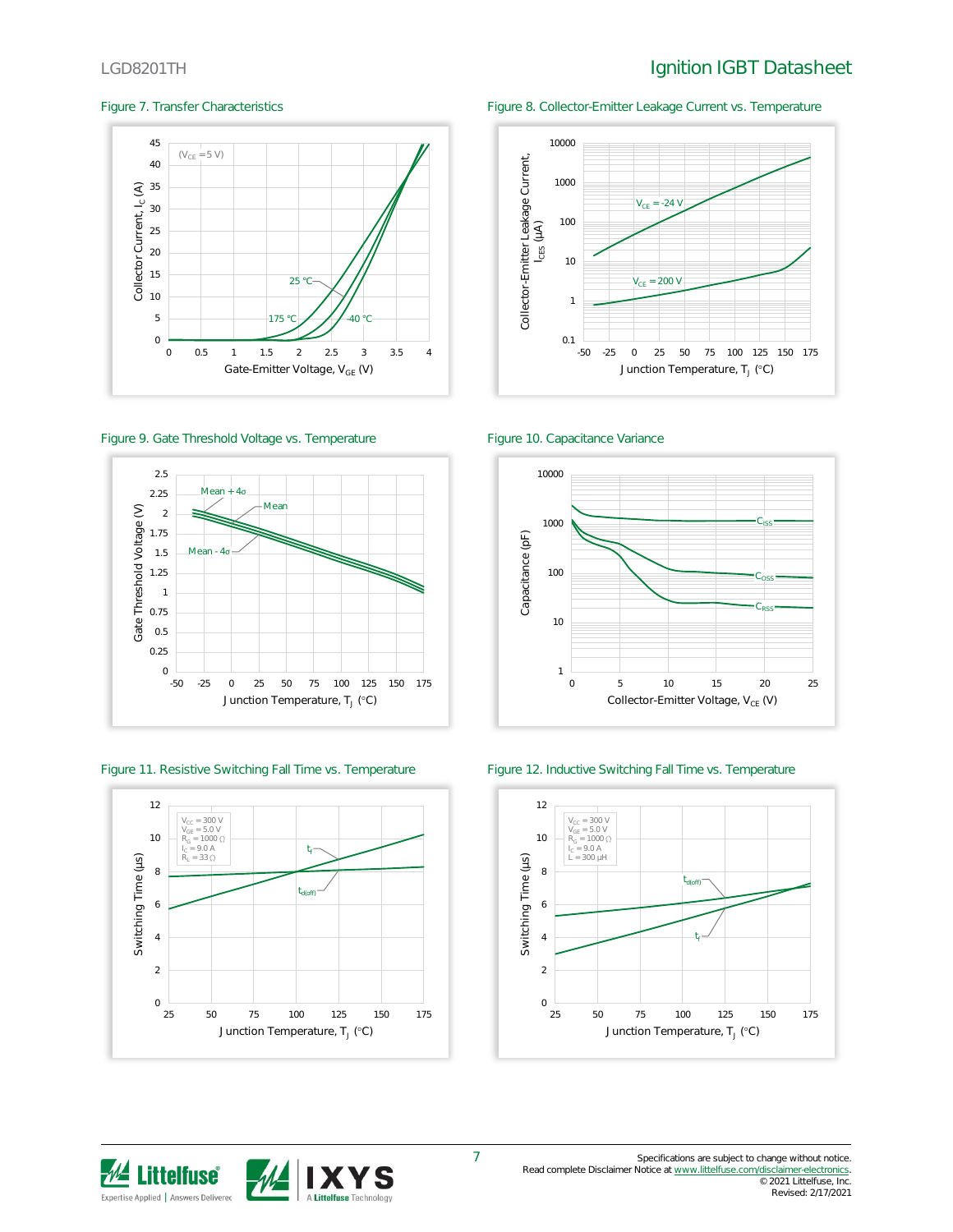Figure 13. Minimum Pad Transient Thermal Resistance





#### Figure 14. Best Case Transient Thermal Resistance **(Non-normalized Junction-Case mounted on cold plate)**